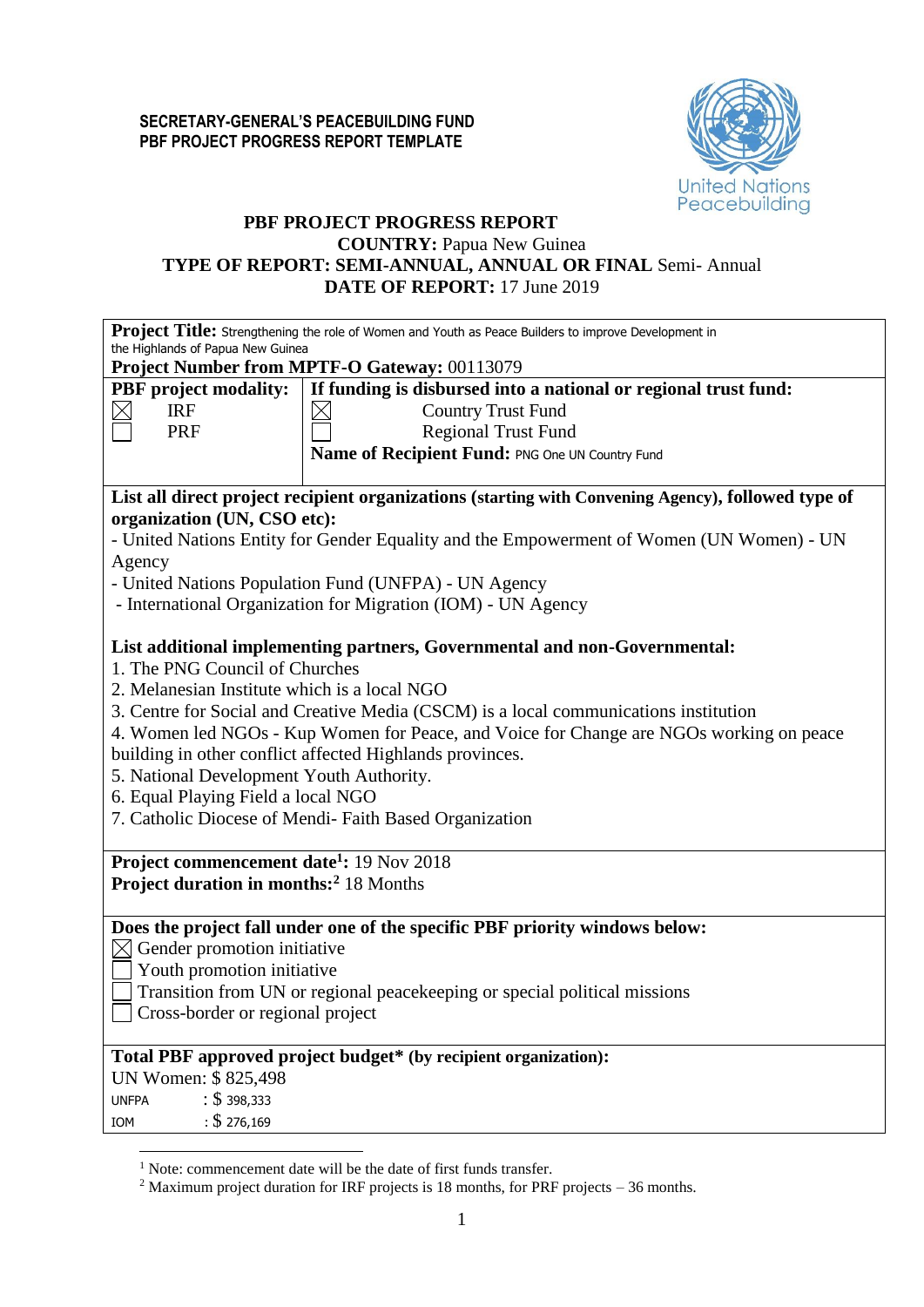## : \$

### Total: 1,500,000

\*The overall approved budget and the release of the second and any subsequent tranche are conditional and subject to PBSO's approval and subject to availability of funds in the PBF account

### **How many tranches have been received so far:** 1 (One)

# **Report preparation:**

Project report prepared by: (Adekemi Ndieli, Behnaz Abolshams, Madeleine Tough

Project report approved by: Susan Ferguson

Did PBF Secretariat clear the report:

Any comments from PBF Secretariat on the report:

Has the project undertaken any evaluation exercises? Please specify and attach: No. However, Baseline Study has been conducted and report is due at the end of June 2019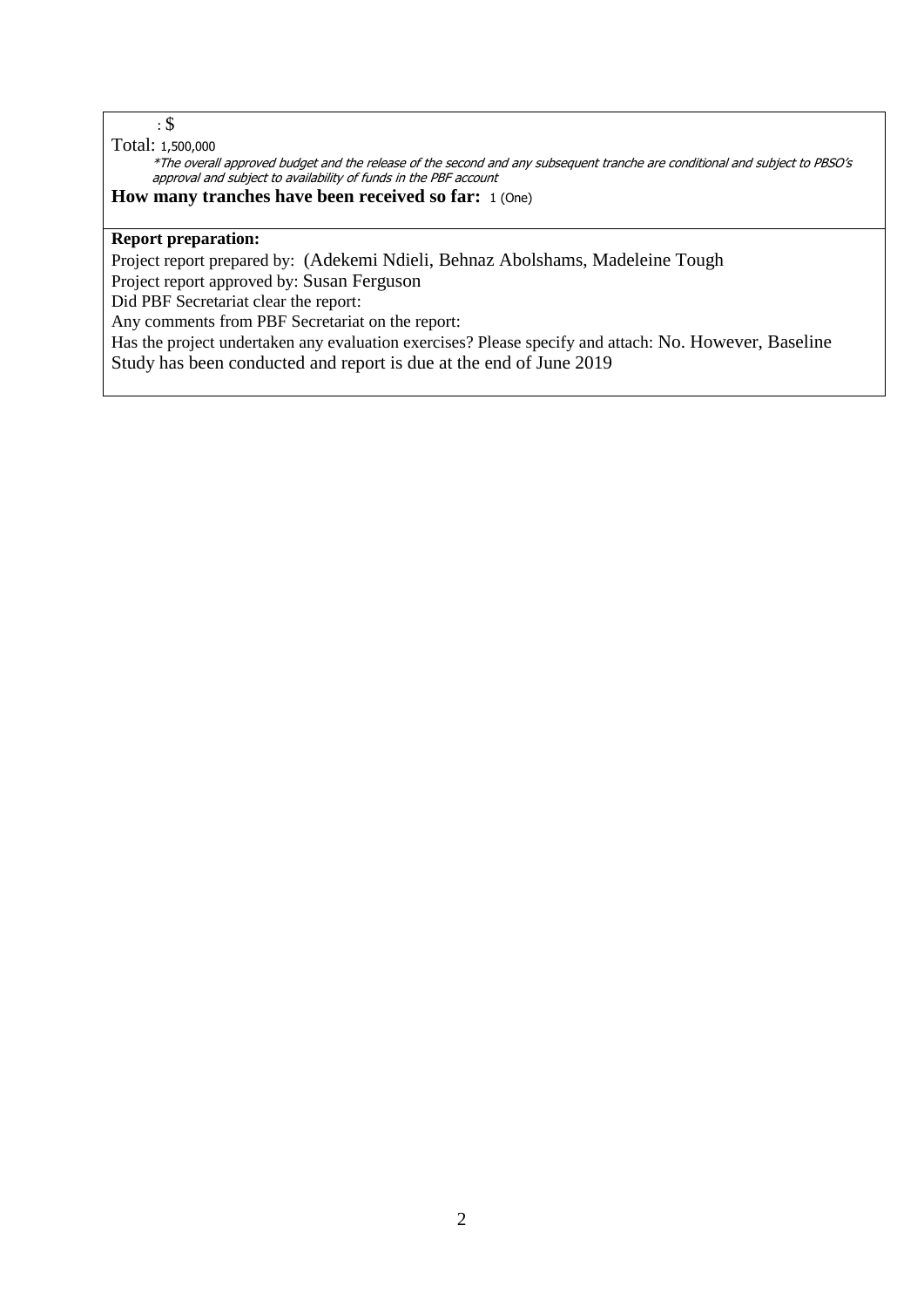#### *NOTES FOR COMPLETING THE REPORT:*

- *Avoid acronyms and UN jargon, use general / common language.*
- *Be as concrete as possible. Avoid theoretical, vague or conceptual discourse.*
- *Ensure the analysis and project progress assessment is gender and age sensitive.*

#### **PART 1: RESULTS PROGRESS**

### **1.1 Overall project progress to date**

Briefly explain the **status of the project** in terms of its implementation cycle, including whether all preliminary/preparatory activities have been completed (1500 character limit):

Preparatory activities for commencement of the Gender and Youth Promotion Initiative (the Project) have been completed. Implementation of some of activities are in progress including the baseline survey with report writing in progress. A joint GYPI inception mission conducted to Hela and Southern Highlands Provinces from 24 February -8 March 2019 resulted in increased awareness about the project and buy-in from key actors, particularly in Mendi and Tari, where the project has been openly received. The inception mission also generated acceptance of the project and project objectives by communities. In one of the communities where the team visited, a former prominent War lord who is now engaged in peace and development initiatives came out with his entourage to register his support for the programme and readiness to volunteer his time to help broker peace in the area.

Two provincial level consultations (conducted with provincial officials and CSOs) provided the opportunity for GYPI partners to agree on implementation strategies and identify opportunities for engagement. Clear recommendations are now available to guide implementation of the Community Peace for Development Plans (CPDPs) and engagement of local actors/service providers for effective project delivery. A baseline survey has been conducted against which project progress and effectiveness will be measured and evaluated. It has generated some interesting information which was not available prior to project inception

Considering the project's implementation cycle, please **rate this project's overall progress towards results to date**: off track

In a few sentences, summarize **what is unique/ innovative/ interesting** about what this project is trying/ has tried to achieve or its approach (rather than listing activity progress) (1500 character limit).

Provinces in the Highlands region have had a history of communal/intertribal conflicts which continue to impair development efforts. The operating environment is highly difficult and volatile. A distinct feature of this programme is the fact that the project represents the first time that the UN will jointly programme on peace building in the Highlands and in fact, anywhere outside the Autonomous Region of Bougainville. With the UN's foray into the challenging Highlands environment and given its role as a neutral, impartial arbiter and convener between the Government, development and local communities, this project is opening up unprecedented interest by national and international development actors aimed at transforming communities. Importantly, the project is enabling the link between the past humanitarian work of the UN to future development work through peace building, thus demonstrating the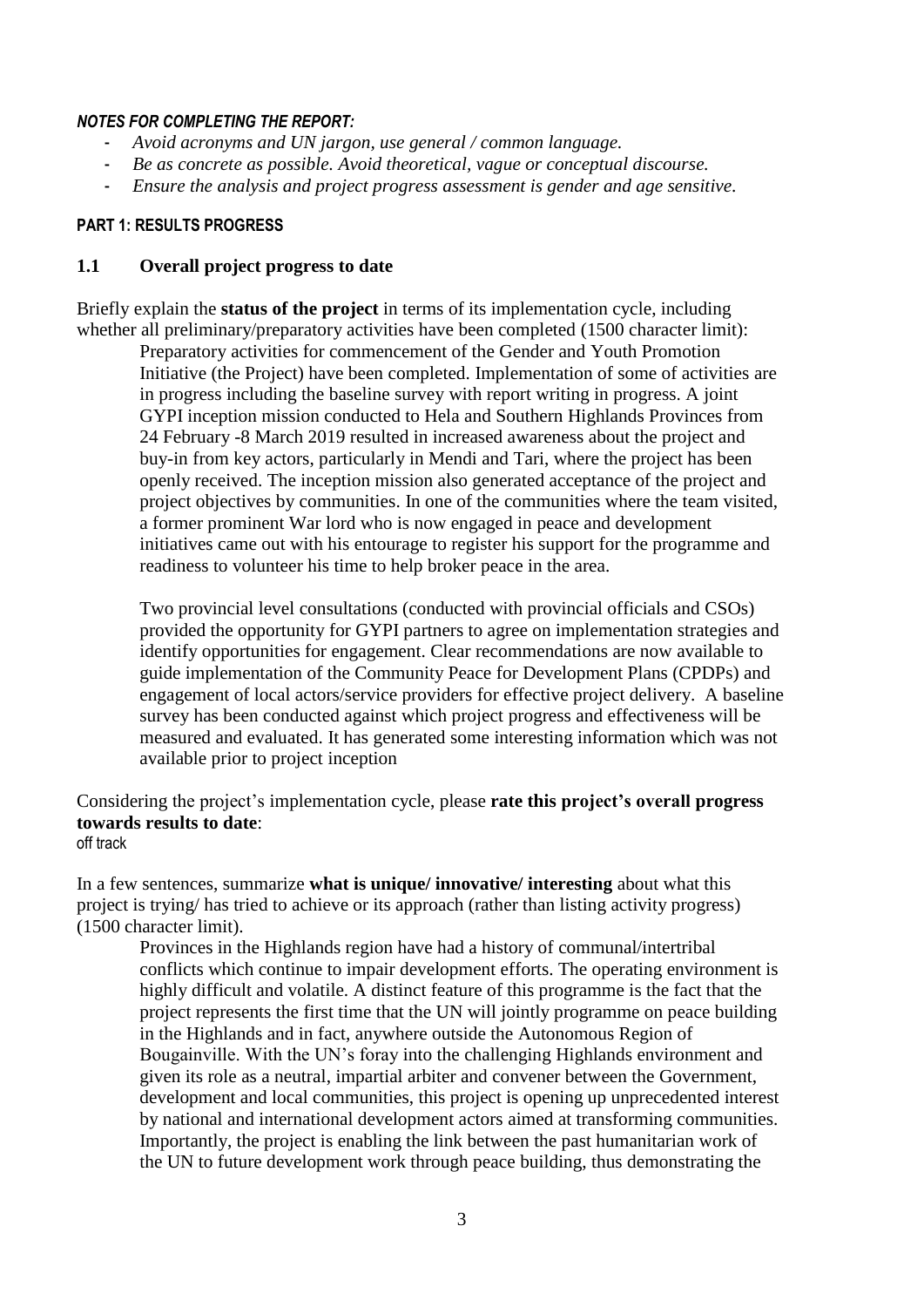distinct yet complementary roles of UN agencies to work together across the humanitarian-development-peace nexus.

The project is also uniquely situated to transform the balance of power between men, women and youth using the vehicle of peace building. Very few Highlands initiatives put women and youth at the center of their efforts, while at the same time keeping men engaged (to avoid backlash). Partners will therefore continue to implement with great sensitivity in view of risks associated with challenging patriarchal norms, which are deeply ingrained in the Highlands communities.

In a few sentences summarize **major project peacebuilding progress/results** (with evidence), which PBSO can use in public communications to highlight the project (1500 character limit):

Project Coordination Committees in both Hela and SHP have taken off to guide implementation; monitor progress and provide advisory support to the implementing agencies. In addition, at local level, Community Facilitation Teams (CFTs) were inaugurated to bridge gaps between communities and local government and institutions in order to support implementation of project activities and to sustain peace in the communities. Stakeholder buy-in has been secured at community level and project stategies have been revalidated in terms of their approriateness for building and sustainaing peace in project sites. Consulation reports with photographs will be attached to this report as evidence (paste dropbox link).

In a few sentences, explain how the project has made **real human impact**, that is, how did it affect the lives of any people in the country – where possible, use direct quotes that PBSO can use in public communications to highlight the project (1500 character limit):

The project has positive feedback in regard to youth leadership in communities. youth members of Community Facilitation Teams are recognized as leader in their communities. These youths will advocate for peace and order in their communities and some were community mobilizers during the humanitarian project and are sufficeintly sensitized to play a similar role in this project.

Human Impact: During the provincial consultations in Tari town, Bishop Steven Bai of the United Church appreciated the coming of UN to support peace building in Hela. He said "UN coming is a blessing as women from all denominations have been marching for peace within Tari Town and have gone to other fighting zones and churches on their own. Working and partnering between women, the chruches and the UN will be a very effective approach."

Thomas Hengebe, the Chief Executive Officer to the Provincial Administrator in his introductory speech appreciated the partnership and collaborative effort by UN. He said, "UN unlocks every door, as where we can't go, you go. You are the angel sent here... UN is always genuine and is a life saver that we have to collaborate and partner with - UN goes where government institutions at times find it hard to go."

If the project progress assessment is **on-track**, please explain what the key **challenges** (if any) have been and which measures were taken to address them (1500 character limit). off-track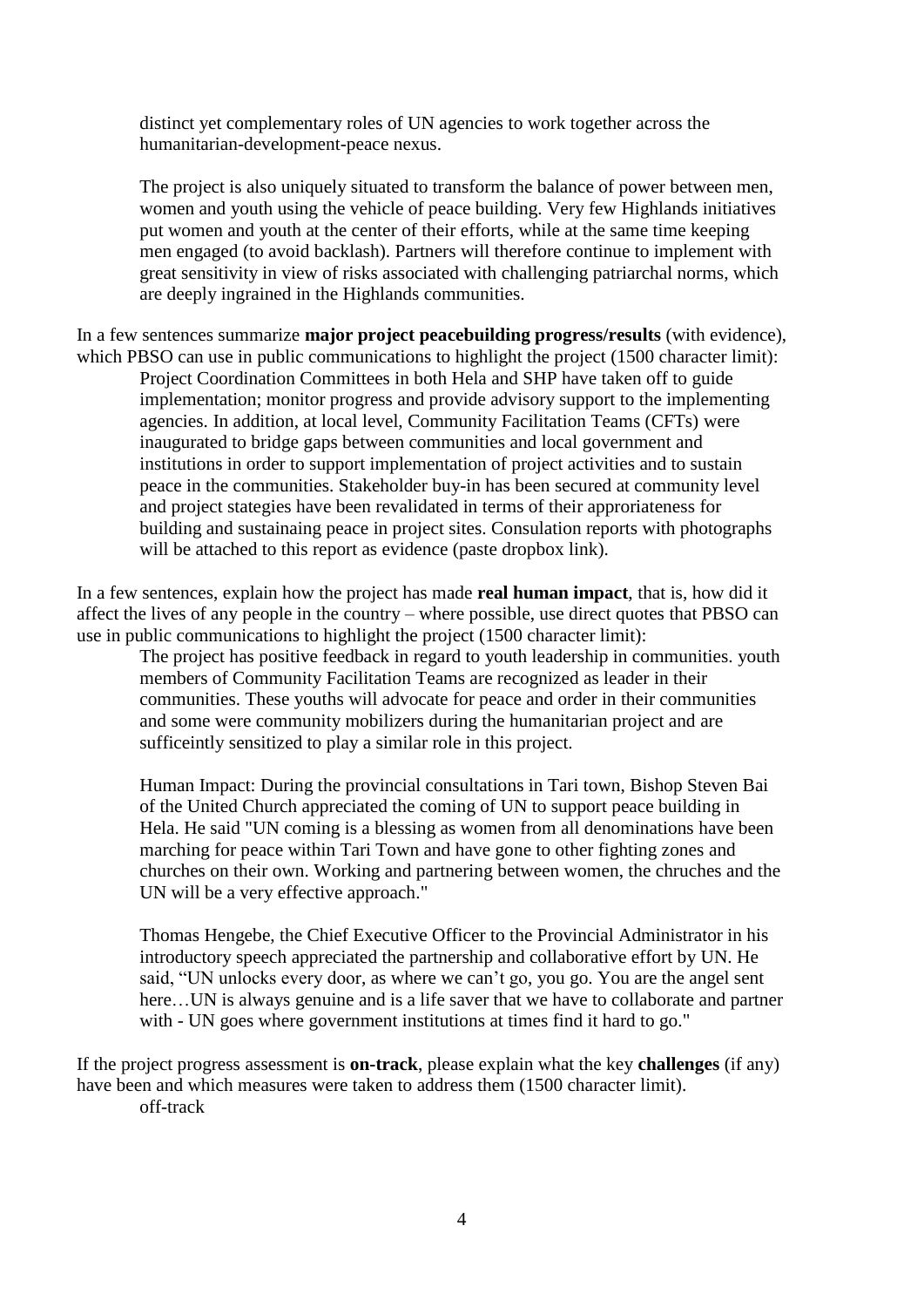If the assessment is **off-track**, please list main reasons/ **challenges** and explain what impact this has had/will have on project duration or strategy and what **measures** have been taken/ will be taken to address the challenges/ rectify project progress (1500 character limit):

Commencement of implementation has been challenging mainly due to identification of implementing partners that have knowledge and connections in the Highlands and the recruitment of qualified staff who are ready to move to the Highlands.

Other logistical challenges have also set back project implementation. In the course of implemntation for example, the Tari airport has been closed twice and several meetings with stakeholders plus one major community outreach with a former war lord were postponed. The only other alternative is an arduous 9 hour journey by road from Hagen which requires additional security considerations and careful planning.

Initial consultations revealed that some of the communities have past or onging conflict and therefore it may be more appropriate to hold the trainings either at the community level or in a neutral location (such as Mt Hagen) – UNDSS previously advised against holding a GYPI training in Mendi due to conflict in light of an incident in Mendi during the earthquake response. Several training and awareness raising activities planned for the provincial capitals may now have to be delivered in Hagen to address these secuity and logistical issues. However, proposed changes may result in increased costs to the project. RUNOs will work with UNDSS to make further recommendations on the most approraite options based on the reality on the ground.

Please attach as a separate document(s) any materials highlighting or providing more evidence for project progress (for example: publications, photos, videos, monitoring reports, evaluation reports etc.). List below what has been attached to the report, including purpose and audience. add dropbox link

### **1.2 Result progress by project outcome**

*The space in the template allows for up to four project outcomes. If your project has more approved outcomes, contact PBSO for template modification.*

**Outcome 1:** Targeted subnational institutions are inclusive of women and youth to prevent and respond to inter-group conflict (e.g schools; DDAs; Provincial Administration; Police; Village Courts; Peace and Good Order Committees

#### **Rate the current status of the outcome progress: on track**

**Progress summary:** *Describe main progress under this Outcome made during the reporting period (for June reports: January-June; for November reports: January-November; for final reports: full project duration), including major output progress (not all individual activities). If the project is starting to make/ has made a difference at the outcome level, provide specific evidence for the progress (quantitative and qualitative) and explain how it impacts the broader political and peacebuilding context. Where possible, provide specific examples of change the project has supported/ contributed to as well as, where available and relevant, quotes from partners or beneficiaries about the project and their experience. (3000 character limit)?* 

Under this outcome, it has been planned to equip women and youth with competencies to advocate for peace in their communities. This has been now been initiated throught activation of Community Facilitation Teams (CFTs); and further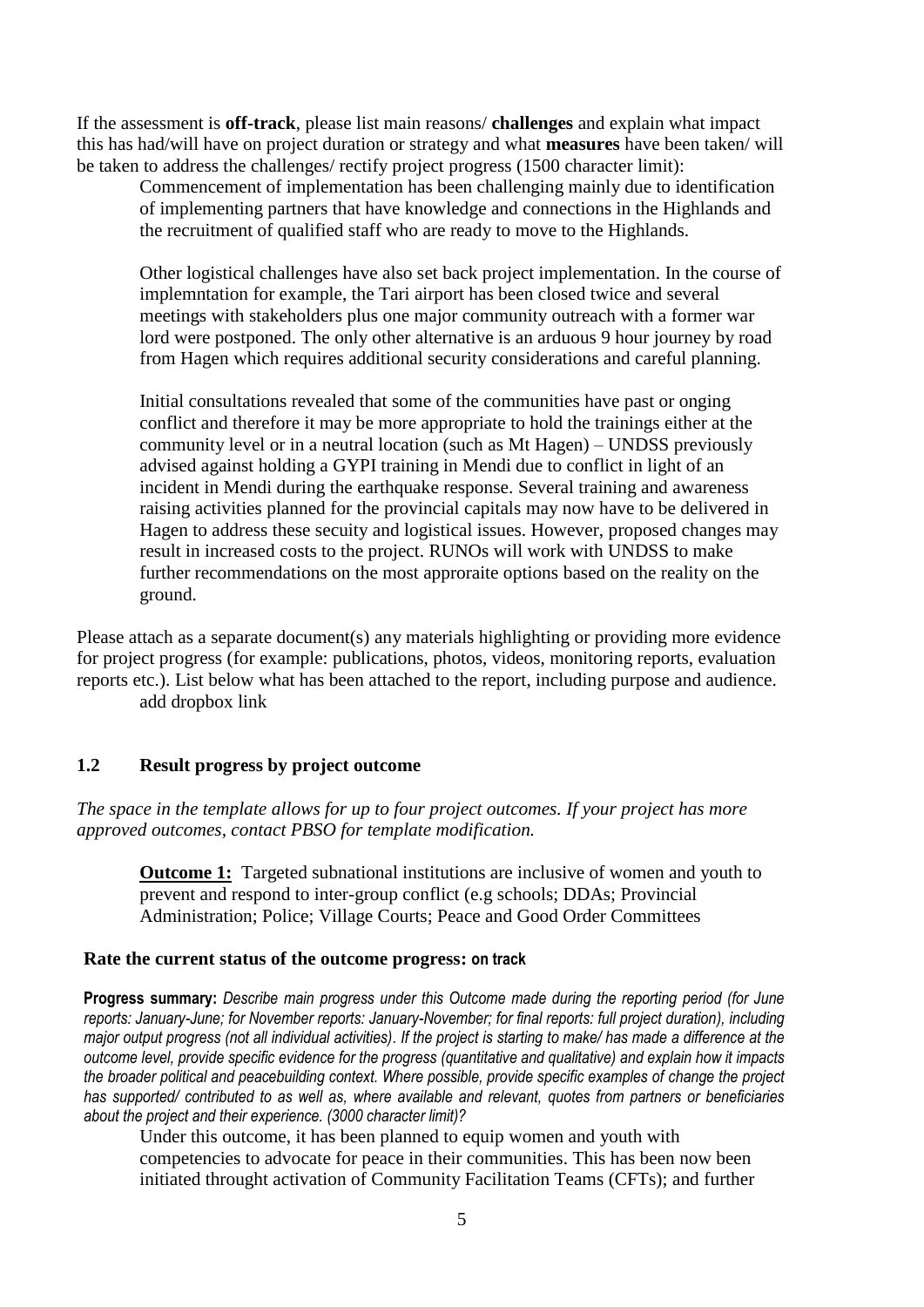through strengthening the capacity of CFT members. The project is actively promoting gender equality by taking steps to ensure equal representation of women and youth in CFTs and in project interventions. 60 CFT members (30 females and 30 male) will be trained on UNSCR 2250 and 1320 to increase the meaningful participation of youth and women in decision making as well as prevent and resolve conflict and counter violent extremism.

Clear recommendations and risk mitigation strategies have been document following a risk assessment conducted to provide recommendations linked to uncertainties with regard to engagement of stakeholders/implementing partner in various locations. Some of the instititions assessed include Risk Mitigation - LLG Ward Development Committees; Village Courts with Peace and Good Order Committees; The Department of Community Development; The Police Department division of Family and Sexual Violence Unit (FSVU) and Church Programs. The report will be uploaded along with this submission.

**<u>Outcome 2:</u>** Women and young people effectively engage in community-level peacebuilding mechanisms to prevent and respond to inter-group conflict.

#### **Rate the current status of the outcome progress: off track**

#### **Progress summary:** *(see guiding questions under Outcome 1)*

In order to support the equitable and meaningful engagement of women and youth in community-level peace-building, inclusive Community Facilitation Teams (CFTs) have been established in each of the communities. The CFTs are comprised of six community leaders - two men, two women and two youth (m/f) so as to ensure a 50% equal gender ratio represented in each of the CFTs. There are 10 CFTs representing all project sites and 60 CFT members in total. The CFT members will receive training in conflict mitigation/peacebuilding as well as Training for Transformation on the design and implementation of the CPDPs. The CFT members were selected by the community from amongst existing leaders with constructive influence on the community. The CFTs will be the key focal points for the GYPI team to liaise with regarding the project activties to ensure they are community-led, as well as being the key focal points for the design and implementation of the CPDPs.

#### **Outcome 3:** N/A

#### **Rate the current status of the outcome progress: Please select one**

**Progress summary:** *(see guiding questions under Outcome 1)* 

#### **Outcome 4:** N/A

#### **Rate the current status of the outcome progress: Please select one**

**Progress summary:** *(see guiding questions under Outcome 1)* 

#### **1.3 Cross-cutting issues**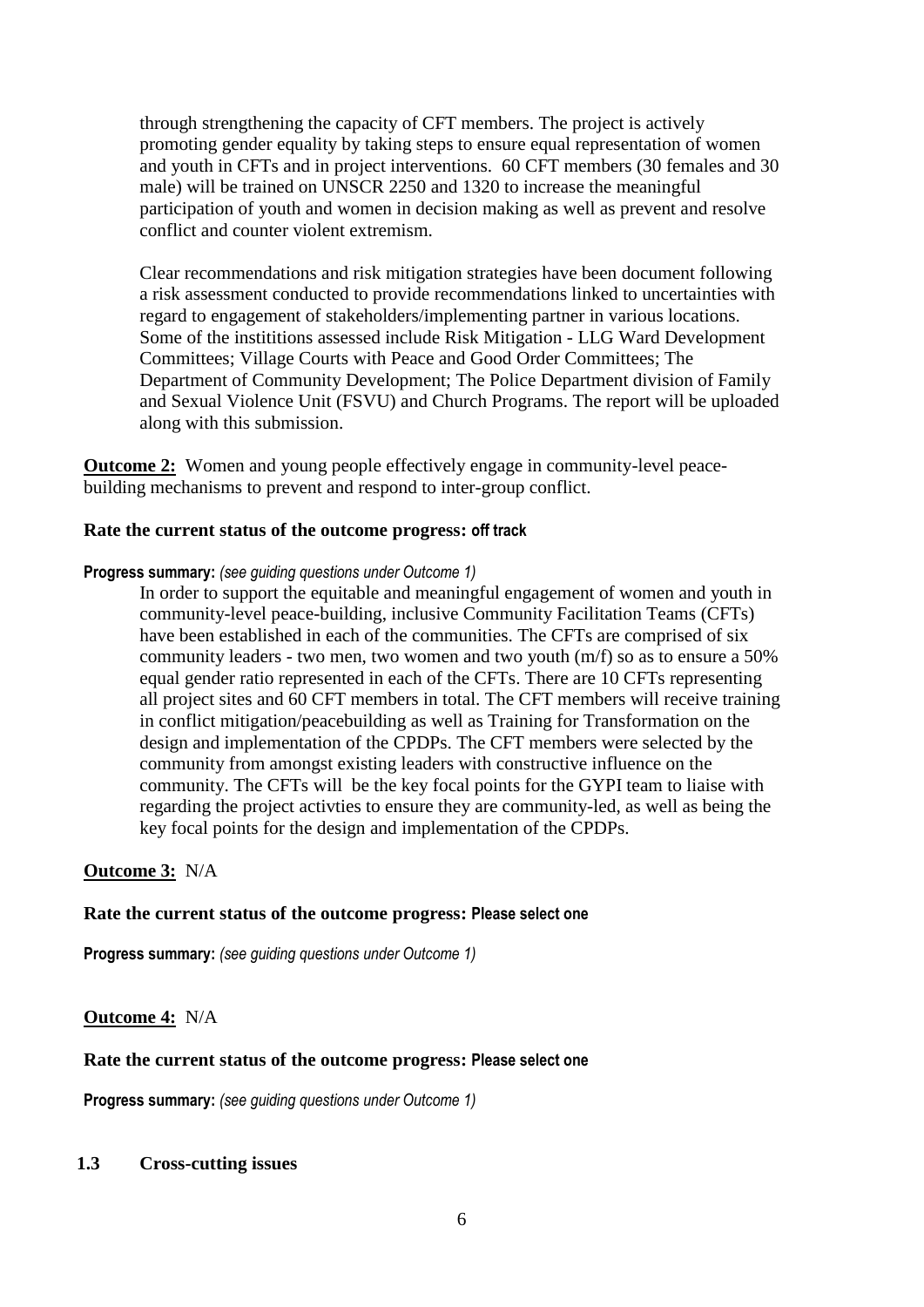| <b>National ownership:</b> How has the<br>national government demonstrated<br>ownership/commitment to the project<br>results and activities? Give specific<br>examples. (1500 character limit)                                                                                                         | The government at provincial level has demonstrated a<br>high level of commitment to the project, particularly in<br>Hela where the needs are more intense. Throughout the<br>project RUNOs have had the full support of Provincial<br>councils which were well represented at consultations at<br>the highest level. Chief Executive Officer to the Provincial<br>Administrator is well engaged with and committed to the<br>project and continues to provide the much needed support<br>for effective implemention.<br>Community Mobilizers who participated in service<br>delivery during the UN humanitarian relief project have                                                                                                  |
|--------------------------------------------------------------------------------------------------------------------------------------------------------------------------------------------------------------------------------------------------------------------------------------------------------|---------------------------------------------------------------------------------------------------------------------------------------------------------------------------------------------------------------------------------------------------------------------------------------------------------------------------------------------------------------------------------------------------------------------------------------------------------------------------------------------------------------------------------------------------------------------------------------------------------------------------------------------------------------------------------------------------------------------------------------|
|                                                                                                                                                                                                                                                                                                        | registered their continued support and willingnes to engage<br>in peace building efforts. More than 70% of them showed<br>up for the project initiation consultations in February.<br>Participation by provincial security personnel has also been<br>recorded.                                                                                                                                                                                                                                                                                                                                                                                                                                                                       |
| <b>Monitoring:</b> Is the project M&E plan on<br>track? What monitoring methods and<br>sources of evidence are being/have been<br>used? Please attach any monitoring-<br>related reports for the reporting period.<br>(1500 character limit)?                                                          | Due to delay in conducting the baseline survey, monitoring<br>mission in order to track the project progress has not been<br>conducted however two field visit with the purpose of<br>engagement with communities have been conducted. In<br>addition, regular meeting has been conducted to monitor<br>the progress of project activities.                                                                                                                                                                                                                                                                                                                                                                                           |
| <b>Evaluation:</b> Provide an update on the<br>preparations for the external evaluation<br>for the project, especially if within last 6<br>months of implementation or final report.<br>Confirm available budget for evaluation.<br>(1500 character limit)                                             | Baseline survey has now been conducted                                                                                                                                                                                                                                                                                                                                                                                                                                                                                                                                                                                                                                                                                                |
| <b>Catalytic effects (financial):</b> Did the<br>project lead to any specific non-PBF<br>funding commitments? If yes, from<br>whom and how much? If not, have any<br>specific attempts been made to attract<br>additional financial contributions to the<br>project and beyond? (1500 character limit) | This project is opening up extraordinary interest from<br>national and international development actors aimed at<br>transformation of long neglected communities in the<br>Highlands. For example, Exxon Mobile and DFAT<br>approached UN Women to negotiate partnership for<br>redevelopment of the Tari Market. The plan is to replicate<br>the successes derived from similar work in UN Women<br>Markets programme by applying the transformative<br>strategies that have generated those results. There will<br>leverage on a subsisting MoU between UN and PNG<br>Power to implement rural electrification projects aimed at<br>improving benefits to women and girls in the power sector<br>by increased access to electricity |
| <b>Catalytic effects (non-financial):</b> Did<br>the project create favourable conditions<br>for additional peacebuilding activities by<br>Government/ other donors? If yes, please<br>specify. (1500 character limit)                                                                                 | The UN is currently developing an area based development<br>programme, which will build on the results of this<br>initiative.                                                                                                                                                                                                                                                                                                                                                                                                                                                                                                                                                                                                         |
| <b>Exit strategy/ sustainability:</b> What steps<br>have been taken to prepare for end of<br>project and help ensure sustainability of                                                                                                                                                                 | The project document recognizes the role of Community<br>Peace for Development Plans (CPDPs) in sustaining the<br>gains that will be generated by this project. Preliminary                                                                                                                                                                                                                                                                                                                                                                                                                                                                                                                                                           |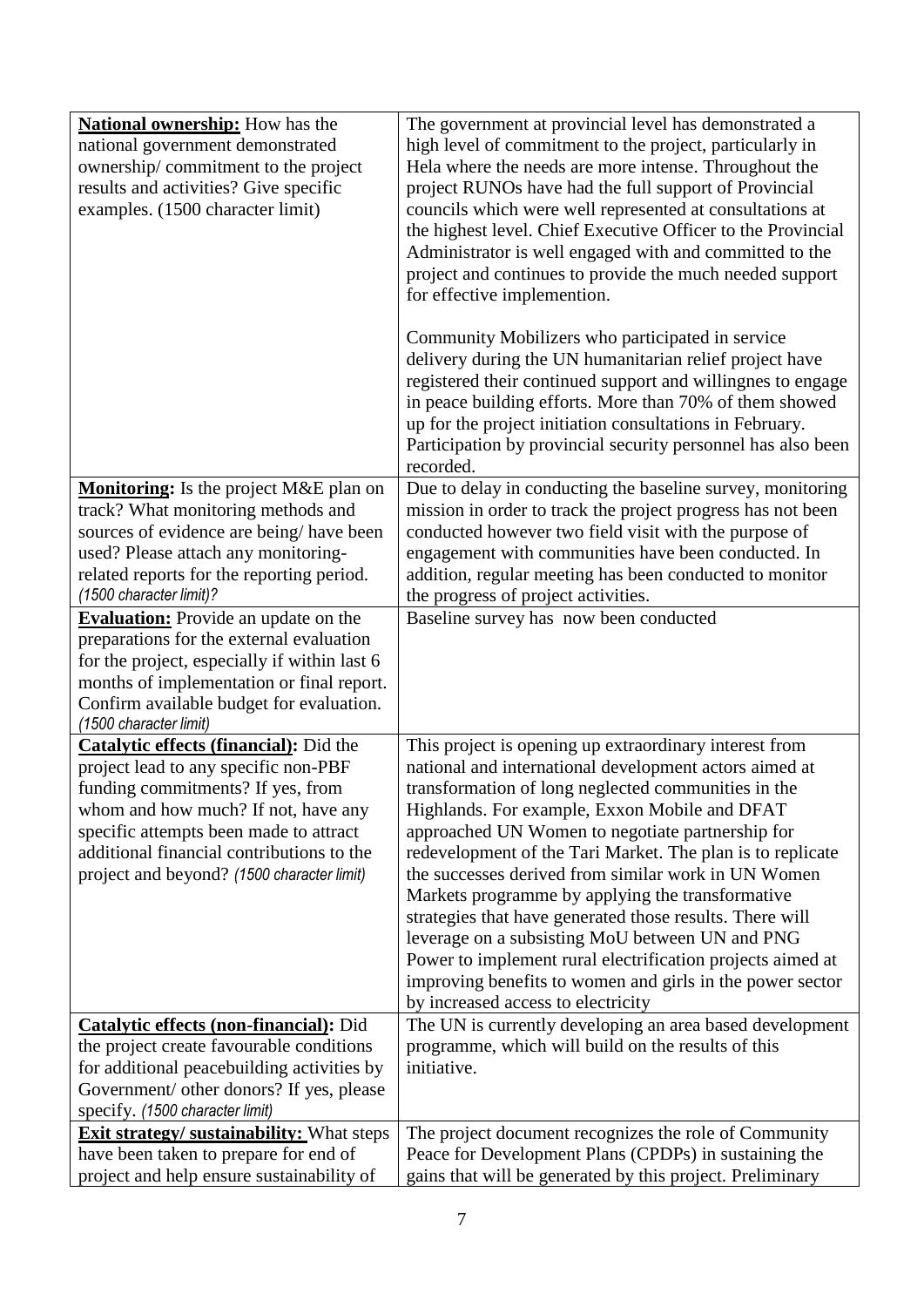| the project results beyond PBF support       | work to implement the CPDPs are on going. The CPDPs          |
|----------------------------------------------|--------------------------------------------------------------|
| for this project? (1500 character limit)     | are intrisically designed to support sustained peace and     |
|                                              | social cohesion by thwarting risk factors for future         |
|                                              | outbreaks of tribal violence.                                |
| <b>Risk taking:</b> Describe how the project | The project continues to collaborate with Faith Based        |
| has responded to risks that threatened the   | Organizations which are close to and trusted by              |
| achievement of results. Identify any new     | communities. This helped to create greater acceptance of     |
| risks that have emerged since the last       | the project and mitigate risk during impementation of the    |
| report. (1500 character limit)               | initial activities.                                          |
|                                              |                                                              |
| Gender equality: In the reporting            | This is a Gender Marker 3 project; all interventions are     |
| period, which activities have taken place    | gender focused and intended to address gaps in gender        |
| with a specific focus on addressing issues   | equality and target group empowerment. In all project        |
| of gender equality or women's                | activities, particular attention is paid to ensure the       |
| empowerment? (1500 character limit)          | equitable participation of women including in Community      |
|                                              | Facilitation Teams. The same principles will be applied for  |
|                                              | engaging decision making institutions that are traditionally |
|                                              |                                                              |
|                                              | dominated by men.                                            |
| <b>Other:</b> Are there any other issues     |                                                              |
| concerning project implementation that       |                                                              |
| you want to share, including any capacity    |                                                              |
| needs of the recipient organizations?        |                                                              |
| (1500 character limit)                       |                                                              |
|                                              |                                                              |
|                                              |                                                              |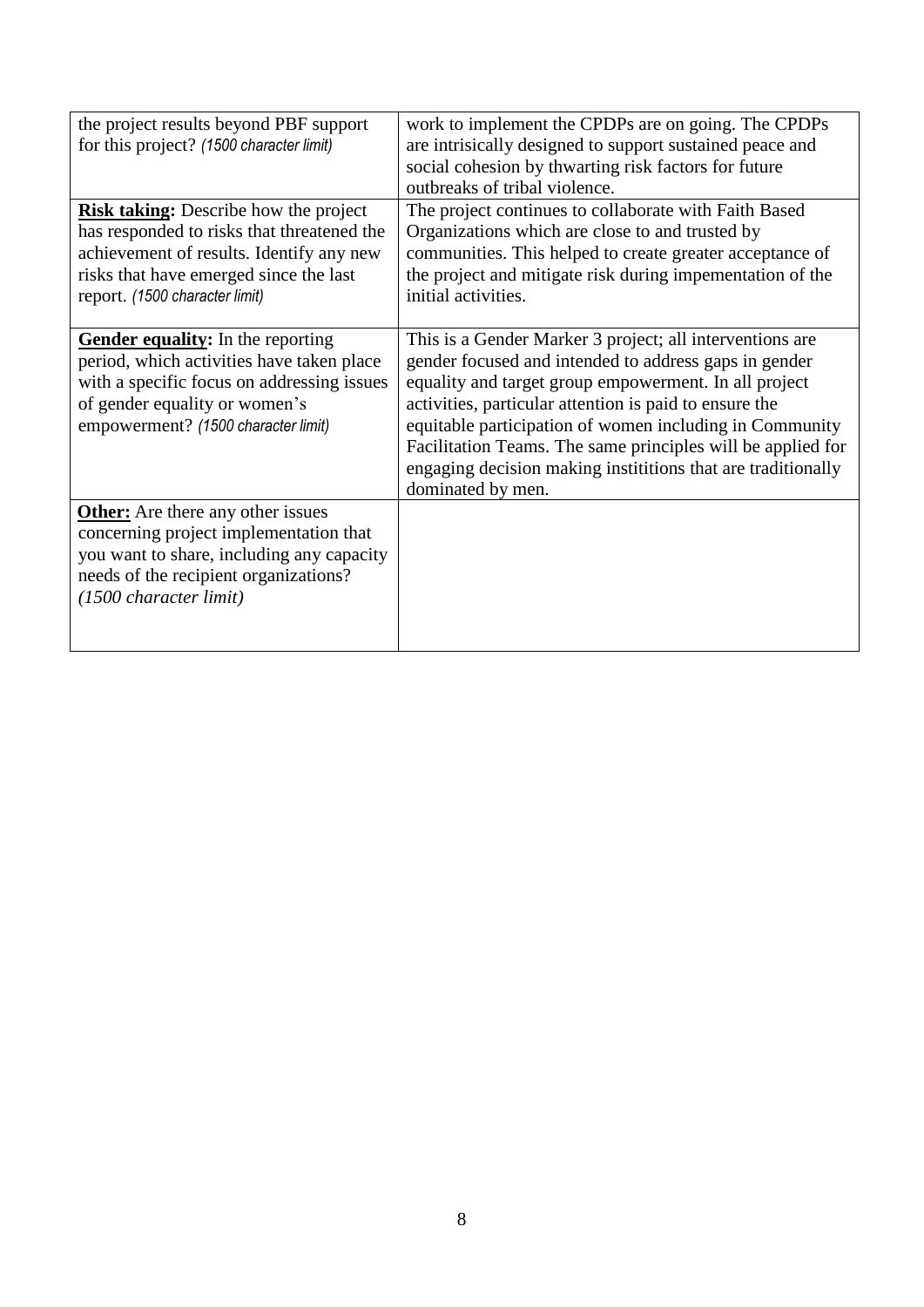**1.3 INDICATOR BASED PERFORMANCE ASSESSMENT***: Using the Project Results Framework as per the approved project document or any amendments- provide an update on the achievement of key indicators at both the outcome and output level in the table below (if your project has more indicators than provided in the table, select the most relevant ones with most relevant progress to highlight). Where it has not been possible to collect data on indicators, state this and provide any explanation.* Provide gender and age disaggregated data. (300 characters max per entry)

|                  | <b>Performance</b>       | <b>Indicator</b> | End of           | <b>Current indicator</b> | <b>Reasons for Variance/ Delay</b> | <b>Adjustment of</b> |
|------------------|--------------------------|------------------|------------------|--------------------------|------------------------------------|----------------------|
|                  | <b>Indicators</b>        | <b>Baseline</b>  | project          | progress                 | (if any)                           | target (if any)      |
|                  |                          |                  | <b>Indicator</b> |                          |                                    |                      |
|                  |                          |                  | <b>Target</b>    |                          |                                    |                      |
| <b>Outcome 1</b> | Indicator 1.1            |                  |                  |                          |                                    |                      |
| Targeted         | % increase in the        |                  |                  |                          |                                    |                      |
| subnational      | proportion of            |                  |                  |                          |                                    |                      |
| institutions     | female                   |                  |                  |                          |                                    |                      |
| are inclusive    | representatives in       |                  |                  |                          |                                    |                      |
| of women         | local dialogue,          |                  |                  |                          |                                    |                      |
| and youth to     | conflict resolution      |                  |                  |                          |                                    |                      |
| prevent and      | and peacebuilding        |                  |                  |                          |                                    |                      |
| respond to       | processes (SDG           |                  |                  |                          |                                    |                      |
| inter-group      | 5.5.1)                   |                  |                  |                          |                                    |                      |
| conflict         | Indicator 1.2            | 0%               | 10%              |                          |                                    |                      |
| (e.g. schools;   | <b>Outcome Indicator</b> |                  |                  |                          |                                    |                      |
| DDAs;            | $1b$ :                   |                  |                  |                          |                                    |                      |
| Provincial       | Proportion of            |                  |                  |                          |                                    |                      |
| Administrati     | population who           |                  |                  |                          |                                    |                      |
| on; Police;      | believe decision-        |                  |                  |                          |                                    |                      |
| Village          | making is                |                  |                  |                          |                                    |                      |
| Courts;          | inclusive and            |                  |                  |                          |                                    |                      |
| Peace and        | responsive, by sex       |                  |                  |                          |                                    |                      |
| Good Order       | and age (SDG             |                  |                  |                          |                                    |                      |
| Committees)      | 16.7.2)                  |                  |                  |                          |                                    |                      |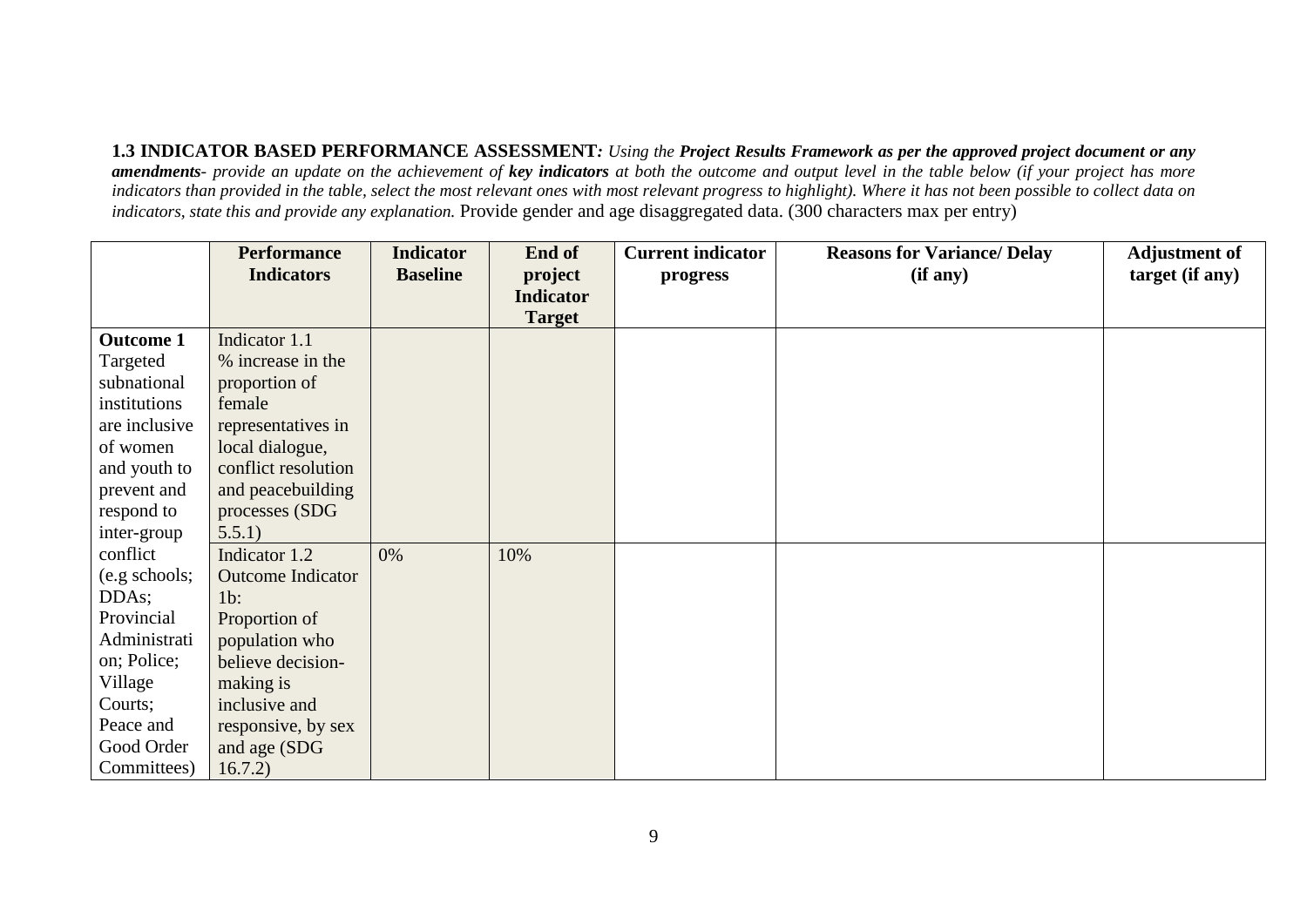|               | <b>Performance</b>        | <b>Indicator</b> | End of           | <b>Current indicator</b> | <b>Reasons for Variance/ Delay</b> | <b>Adjustment of</b> |
|---------------|---------------------------|------------------|------------------|--------------------------|------------------------------------|----------------------|
|               | <b>Indicators</b>         | <b>Baseline</b>  | project          | progress                 | (if any)                           | target (if any)      |
|               |                           |                  | <b>Indicator</b> |                          |                                    |                      |
|               |                           |                  | <b>Target</b>    |                          |                                    |                      |
|               | Indicator 1.3             |                  |                  |                          |                                    |                      |
| Output 1.1    | Indicator 1.1.1           | $\overline{0}$   | 50,000           |                          |                                    |                      |
| Knowledge     | <b>Output Indicator</b>   |                  |                  |                          |                                    |                      |
| of the        | 1.1.1:                    |                  |                  |                          |                                    |                      |
| benefits of   | number of women           |                  |                  |                          |                                    |                      |
| peaceful      | men and young             |                  |                  |                          |                                    |                      |
| conflict      | people                    |                  |                  |                          |                                    |                      |
| resolution    | participating in          |                  |                  |                          |                                    |                      |
| processes are | community                 |                  |                  |                          |                                    |                      |
| expanded,     | awareness process         |                  |                  |                          |                                    |                      |
| including the | and training              |                  |                  |                          |                                    |                      |
| benefits of   | programmes                |                  |                  |                          |                                    |                      |
| including     | Indicator 1.1.2           | $\theta$         | 28,500           |                          |                                    |                      |
| women and     | Number of women           |                  |                  |                          |                                    |                      |
| youth in      | and men                   |                  |                  |                          |                                    |                      |
| conflict      | (including young          |                  |                  |                          |                                    |                      |
| prevention    | men and women)            |                  |                  |                          |                                    |                      |
| and peace     | trained on                |                  |                  |                          |                                    |                      |
| building      | inclusive Peace           |                  |                  |                          |                                    |                      |
| (knowledge    | <b>Building processes</b> |                  |                  |                          |                                    |                      |
| & attitudes). |                           |                  |                  |                          |                                    |                      |
| Output 1.2    | Indicator 1.2.1           |                  |                  |                          |                                    |                      |
| Peace         | % increase in the         |                  |                  |                          |                                    |                      |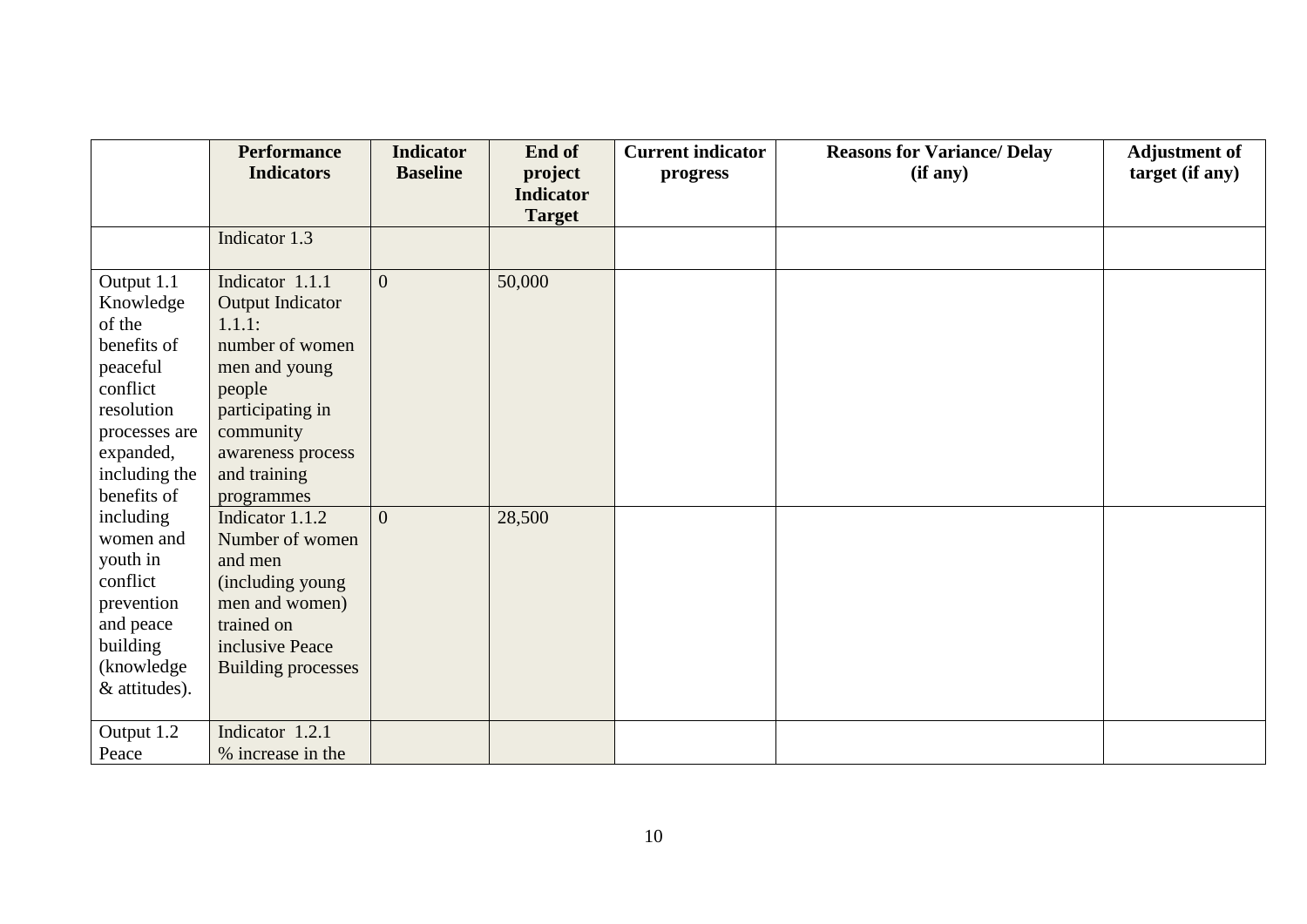|                  | <b>Performance</b> | <b>Indicator</b> | End of           | <b>Current indicator</b> | <b>Reasons for Variance/ Delay</b> | <b>Adjustment of</b> |
|------------------|--------------------|------------------|------------------|--------------------------|------------------------------------|----------------------|
|                  | <b>Indicators</b>  | <b>Baseline</b>  | project          | progress                 | (if any)                           | target (if any)      |
|                  |                    |                  | <b>Indicator</b> |                          |                                    |                      |
|                  |                    |                  | <b>Target</b>    |                          |                                    |                      |
| building and     | proportion of      |                  |                  |                          |                                    |                      |
| conflict         | female mediators   |                  |                  |                          |                                    |                      |
| management       | who participate in |                  |                  |                          |                                    |                      |
| mechanisms       | formal and         |                  |                  |                          |                                    |                      |
| and              | informal peace     |                  |                  |                          |                                    |                      |
| structures       | negations          |                  |                  |                          |                                    |                      |
| integrate the    | Indicator 1.2.2    | $\overline{0}$   | 15,500           |                          |                                    |                      |
| voice of         | Number<br>of       |                  |                  |                          |                                    |                      |
| women and        | conflicts reported |                  |                  |                          |                                    |                      |
| youth            | in the crowdsource |                  |                  |                          |                                    |                      |
| (practice)       | conflict mapping   |                  |                  |                          |                                    |                      |
|                  | tool               |                  |                  |                          |                                    |                      |
| Output 1.3       | Indicator 1.3.1    |                  |                  |                          |                                    |                      |
|                  |                    |                  |                  |                          |                                    |                      |
|                  | Indicator 1.3.2    |                  |                  |                          |                                    |                      |
|                  |                    |                  |                  |                          |                                    |                      |
| Output 1.4       | Indicator 1.4.1    |                  |                  |                          |                                    |                      |
|                  | Indicator 1.4.2    |                  |                  |                          |                                    |                      |
|                  |                    |                  |                  |                          |                                    |                      |
| <b>Outcome 2</b> | Indicator 2.1      |                  |                  |                          |                                    |                      |
| Women and        | % conflicts        |                  |                  |                          |                                    |                      |
| young people     | mediated with      |                  |                  |                          |                                    |                      |
| effectively      | participation of   |                  |                  |                          |                                    |                      |
| engage in        | women and young    |                  |                  |                          |                                    |                      |
| community-       | people as          |                  |                  |                          |                                    |                      |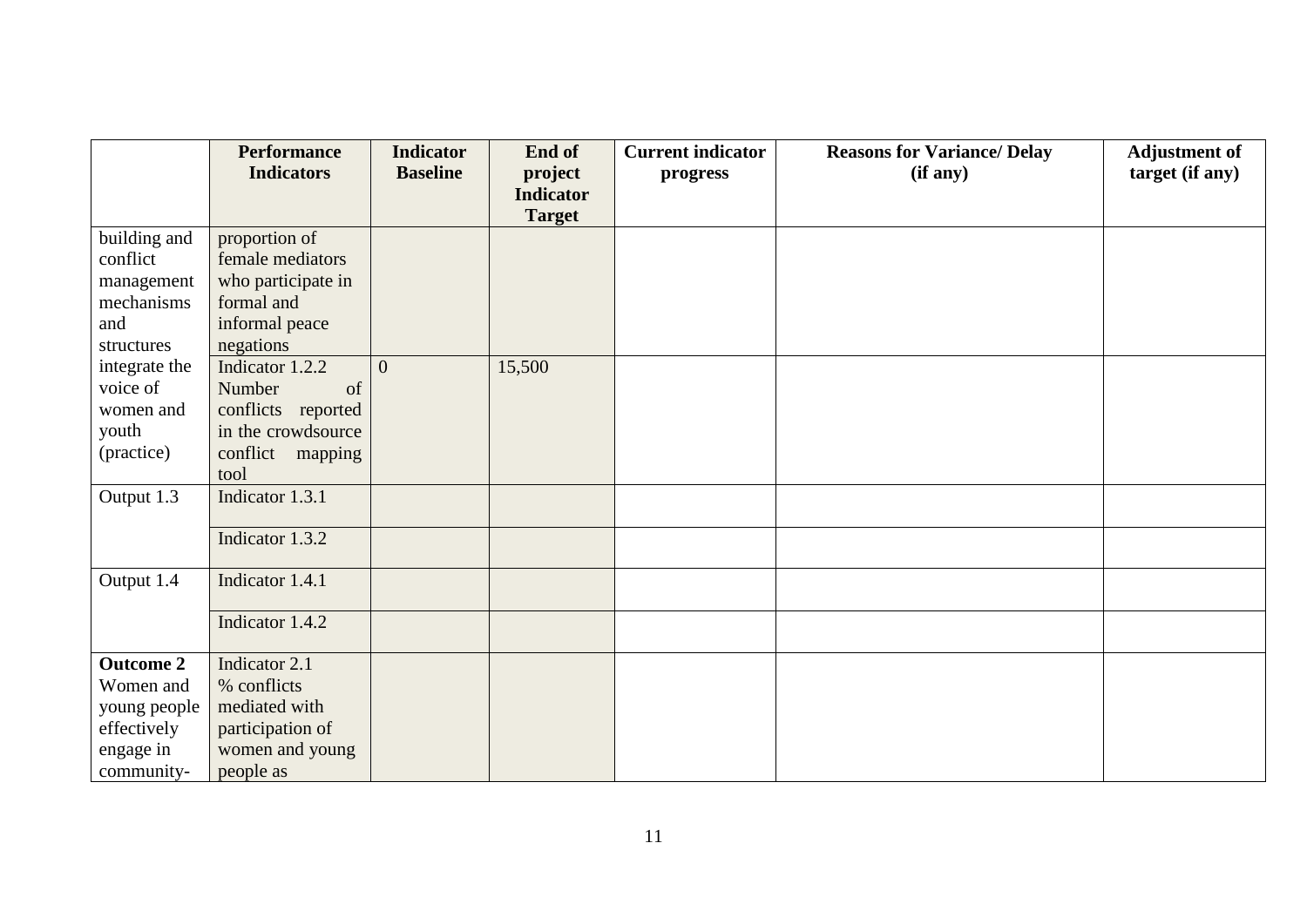|                          | <b>Performance</b>  | <b>Indicator</b> | End of           | <b>Current indicator</b> | <b>Reasons for Variance/ Delay</b> | <b>Adjustment of</b> |
|--------------------------|---------------------|------------------|------------------|--------------------------|------------------------------------|----------------------|
|                          | <b>Indicators</b>   | <b>Baseline</b>  | project          | progress                 | (if any)                           | target (if any)      |
|                          |                     |                  | <b>Indicator</b> |                          |                                    |                      |
|                          |                     |                  | <b>Target</b>    |                          |                                    |                      |
| level peace-<br>building | mediators.          |                  |                  |                          |                                    |                      |
| mechanisms               | Indicator 2.2       | $\overline{0}$   | 50%              |                          |                                    |                      |
| to prevent               | Proportion of       |                  |                  |                          |                                    |                      |
| and respond              | population          |                  |                  |                          |                                    |                      |
| to inter-                | satisfied with      |                  |                  |                          |                                    |                      |
| group                    | inclusive           |                  |                  |                          |                                    |                      |
| conflict.                | mediation           |                  |                  |                          |                                    |                      |
|                          | processes           |                  |                  |                          |                                    |                      |
|                          | Indicator 2.3       |                  |                  |                          |                                    |                      |
|                          | Number of active    |                  |                  |                          |                                    |                      |
|                          | conflicts reported, |                  |                  |                          |                                    |                      |
|                          | cumulative          |                  |                  |                          |                                    |                      |
| Output 2.1               | Indicator 2.1.1     | $\overline{0}$   | 16,000           |                          |                                    |                      |
| Change of                | Number of youth     |                  |                  |                          |                                    |                      |
| community                | (young women and    |                  |                  |                          |                                    |                      |
| attitudes                | young men) in       |                  |                  |                          |                                    |                      |
| towards                  | community youth     |                  |                  |                          |                                    |                      |
| greater                  | network engaged     |                  |                  |                          |                                    |                      |
| inclusiveness            | in conflict         |                  |                  |                          |                                    |                      |
| of                       | prevention and      |                  |                  |                          |                                    |                      |
| women and                | social cohesion     |                  |                  |                          |                                    |                      |
| youth in                 | activities, by sex  |                  |                  |                          |                                    |                      |
| conflict                 | and age             |                  |                  |                          |                                    |                      |
| prevention               | Indicator 2.1.2     | $\overline{0}$   | 16,000           | $\boldsymbol{0}$         |                                    |                      |
| and                      | Number of trained   |                  |                  |                          |                                    |                      |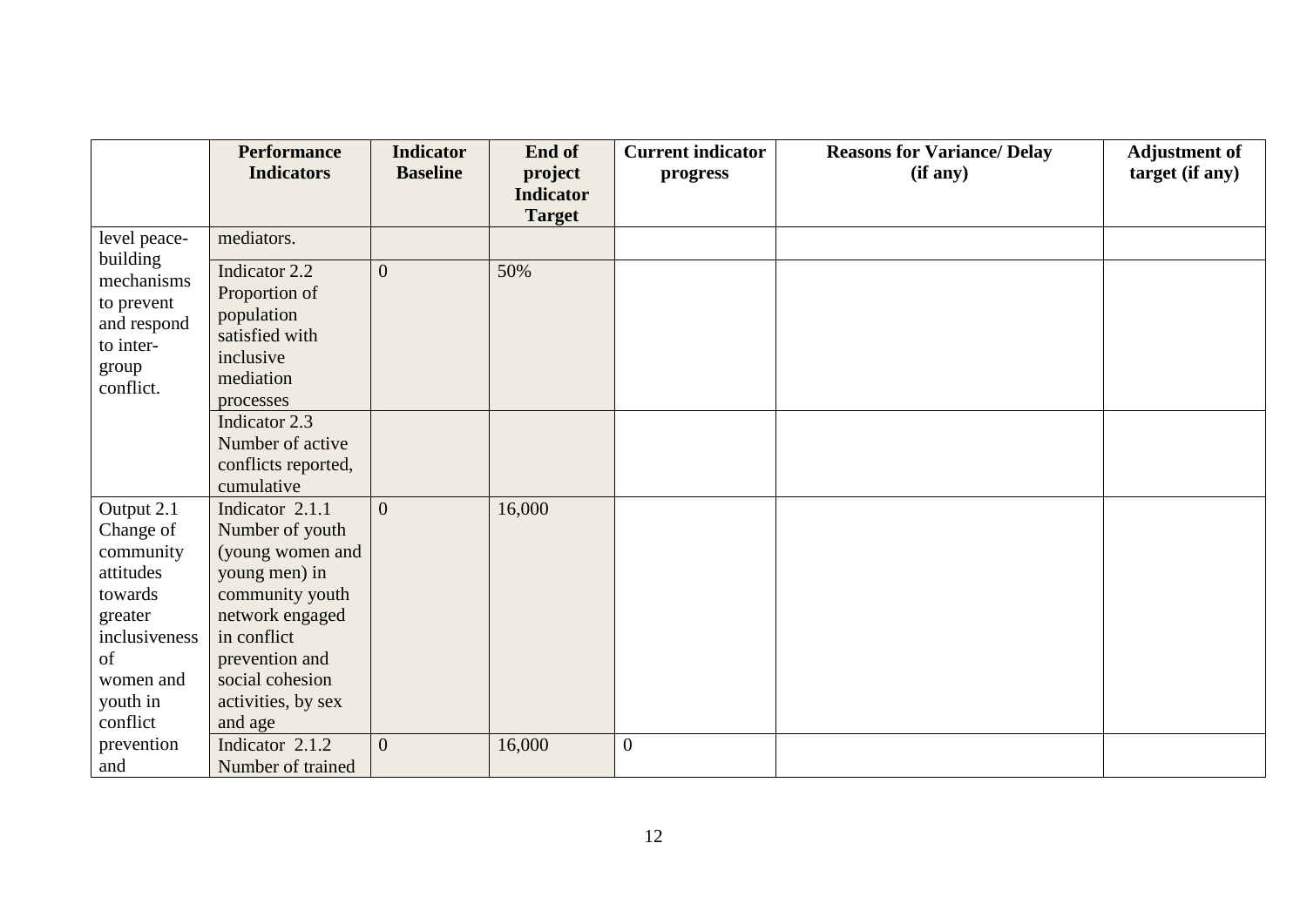|               | <b>Performance</b>       | <b>Indicator</b> | End of           | <b>Current indicator</b> | <b>Reasons for Variance/ Delay</b> | <b>Adjustment of</b> |
|---------------|--------------------------|------------------|------------------|--------------------------|------------------------------------|----------------------|
|               | <b>Indicators</b>        | <b>Baseline</b>  | project          | progress                 | (if any)                           | target (if any)      |
|               |                          |                  | <b>Indicator</b> |                          |                                    |                      |
|               |                          |                  | <b>Target</b>    |                          |                                    |                      |
| improved      | youth leaders            |                  |                  |                          |                                    |                      |
| social        | playing the role of      |                  |                  |                          |                                    |                      |
| cohesion      | Peace advocates          |                  |                  |                          |                                    |                      |
| (knowledge)   | within their             |                  |                  |                          |                                    |                      |
| & attitudes)  | communities, by          |                  |                  |                          |                                    |                      |
|               | sex and age              |                  |                  |                          |                                    |                      |
|               | Indicator 2.2.1          | $\overline{0}$   | 50%              | 50%                      |                                    |                      |
| Output 2.2    | Gender ratio of          |                  |                  |                          |                                    |                      |
| Women and     | <b>CPDP</b> facilitators |                  |                  |                          |                                    |                      |
| youth         | (female to male),        |                  |                  |                          |                                    |                      |
| promote and   | by age                   |                  |                  |                          |                                    |                      |
| engage in the | Indicator 2.2.2          | $\overline{0}$   | 80%              | $\overline{0}$           |                                    |                      |
| development   | of<br>Proportion         |                  |                  |                          |                                    |                      |
| and           | <b>CPDPs</b><br>with     |                  |                  |                          |                                    |                      |
| implementati  | specific provisions      |                  |                  |                          |                                    |                      |
| on of         | to improve the           |                  |                  |                          |                                    |                      |
| community     | security and status      |                  |                  |                          |                                    |                      |
| level peace   | of women<br>and          |                  |                  |                          |                                    |                      |
| plans and by- | girls.                   |                  |                  |                          |                                    |                      |
| laws          |                          |                  |                  |                          |                                    |                      |
| (practice)    |                          |                  |                  |                          |                                    |                      |
|               | Indicator 2.3.1          |                  |                  |                          |                                    |                      |
| Output 2.3    |                          |                  |                  |                          |                                    |                      |
|               | Indicator 2.3.2          |                  |                  |                          |                                    |                      |
|               |                          |                  |                  |                          |                                    |                      |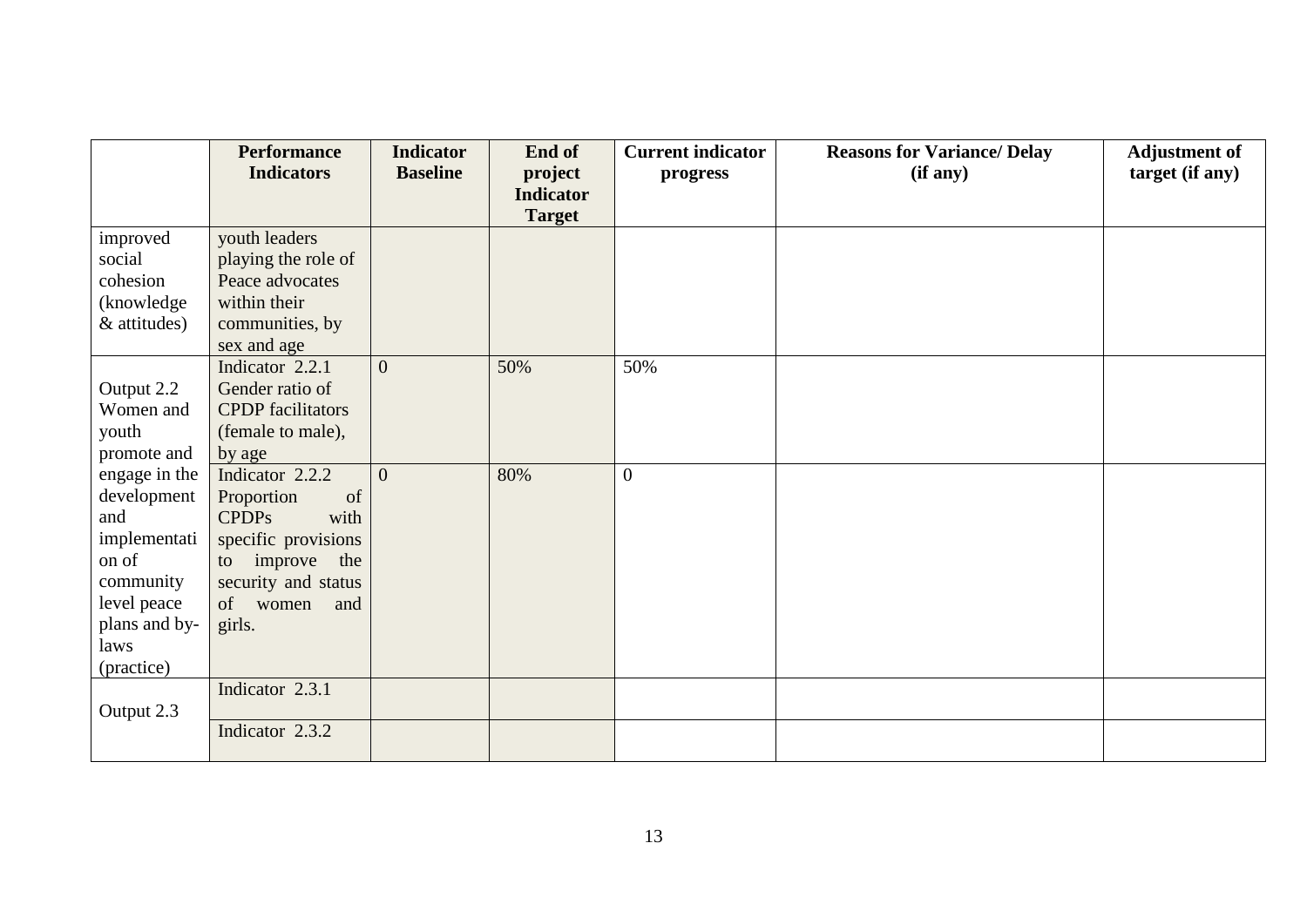|                  | <b>Performance</b><br><b>Indicators</b> | <b>Indicator</b><br><b>Baseline</b> | End of<br>project                 | <b>Current indicator</b><br>progress | <b>Reasons for Variance/ Delay</b><br>(if any) | <b>Adjustment of</b><br>target (if any) |
|------------------|-----------------------------------------|-------------------------------------|-----------------------------------|--------------------------------------|------------------------------------------------|-----------------------------------------|
|                  |                                         |                                     | <b>Indicator</b><br><b>Target</b> |                                      |                                                |                                         |
| Output 2.4       | Indicator 2.4.1                         |                                     |                                   |                                      |                                                |                                         |
|                  | Indicator 2.4.2                         |                                     |                                   |                                      |                                                |                                         |
| <b>Outcome 3</b> | Indicator 3.1                           |                                     |                                   |                                      |                                                |                                         |
|                  | Indicator 3.2                           |                                     |                                   |                                      |                                                |                                         |
|                  | Indicator 3.3                           |                                     |                                   |                                      |                                                |                                         |
| Output 3.1       | Indicator 3.1.1                         |                                     |                                   |                                      |                                                |                                         |
|                  | Indicator 3.1.2                         |                                     |                                   |                                      |                                                |                                         |
| Output 3.2       | Indicator 3.2.1                         |                                     |                                   |                                      |                                                |                                         |
|                  | Indicator 3.2.2                         |                                     |                                   |                                      |                                                |                                         |
| Output 3.3       | Indicator 3.3.1                         |                                     |                                   |                                      |                                                |                                         |
|                  | Indicator 3.3.2                         |                                     |                                   |                                      |                                                |                                         |
| Output 3.4       | Indicator 3.4.1                         |                                     |                                   |                                      |                                                |                                         |
|                  | Indicator 3.4.2                         |                                     |                                   |                                      |                                                |                                         |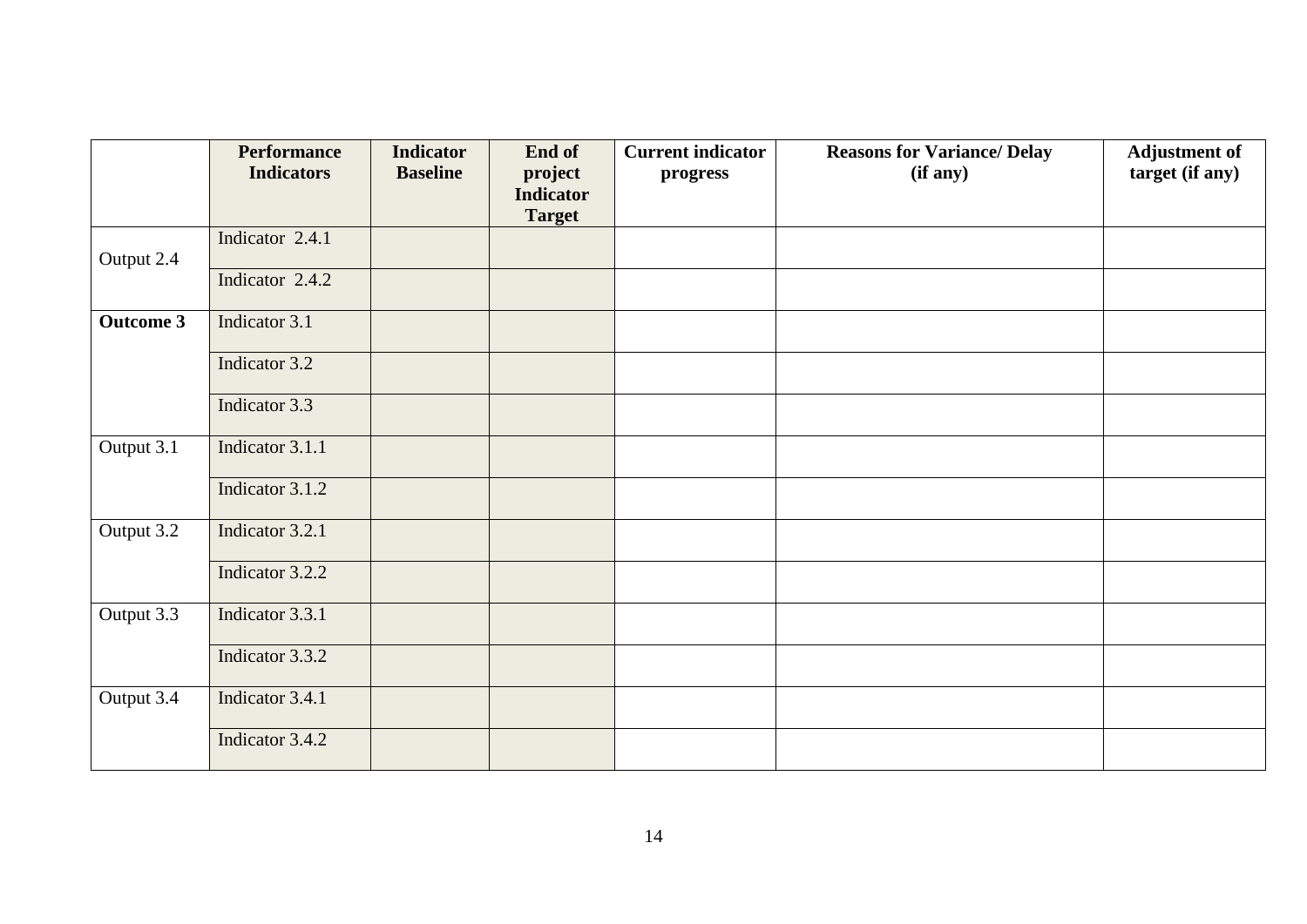|                  | <b>Performance</b> | <b>Indicator</b> | End of                                       | <b>Current indicator</b> | <b>Reasons for Variance/ Delay</b> | <b>Adjustment of</b> |
|------------------|--------------------|------------------|----------------------------------------------|--------------------------|------------------------------------|----------------------|
|                  | <b>Indicators</b>  | <b>Baseline</b>  | project<br><b>Indicator</b><br><b>Target</b> | progress                 | (if any)                           | target (if any)      |
| <b>Outcome 4</b> | Indicator 4.1      |                  |                                              |                          |                                    |                      |
|                  | Indicator 4.2      |                  |                                              |                          |                                    |                      |
|                  | Indicator 4.3      |                  |                                              |                          |                                    |                      |
| Output 4.1       | Indicator 4.1.1    |                  |                                              |                          |                                    |                      |
|                  | Indicator 4.1.2    |                  |                                              |                          |                                    |                      |
| Output 4.2       | Indicator 4.2.1    |                  |                                              |                          |                                    |                      |
|                  | Indicator 4.2.2    |                  |                                              |                          |                                    |                      |
| Output 4.3       | Indicator 4.3.1    |                  |                                              |                          |                                    |                      |
|                  | Indicator 4.3.2    |                  |                                              |                          |                                    |                      |
| Output 4.4       | Indicator 4.4.1    |                  |                                              |                          |                                    |                      |
|                  | Indicator 4.4.2    |                  |                                              |                          |                                    |                      |